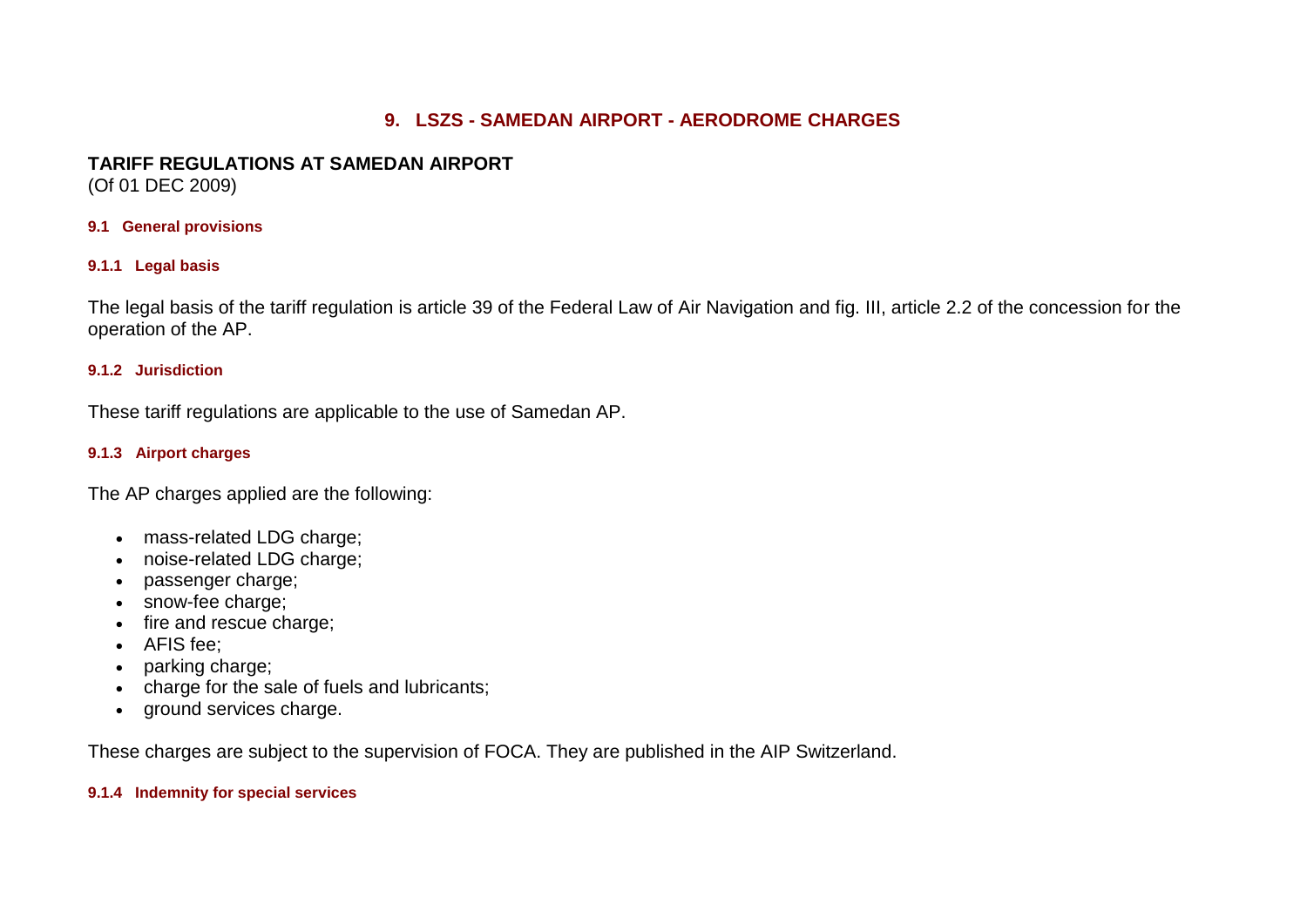For special services, the AP operator may make additional charges independent of the AP charges.

## **9.1.5 Charges debtor**

AP charges have to be paid by the ACFT operator. If the ACFT operator is unknown, the ACFT owner is considered as ACFT operator as long as the latter is not able to prove that this status falls to another person.

### **9.1.6 Charge maturity**

The charges have to be paid before TKOF, at the latest. The AP operator may claim payment at any time.

If the AP is used regularly, the AP operator may open a current account. Special conditions are reserved.

### **9.1.7 Currency**

The charges are due in Swiss Francs (CHF)

#### **9.1.8 Collection**

The AP operator may delegate the collection of the charges to an authorised dispatch office.

#### **9.2 Landing charges**

**9.2.1 Mass-related landing charge**

### **9.2.1.1 Charge duty**

For the APCH and the subsequent LDG of an ACFT, a LDG charge is levied depending on the MTOM of the ACFT.

#### **9.2.1.2 Charge determination**

The LDG charge depends on the MTOM authorised for the ACFT, as stated in the Airworthiness Certificate or Aircraft Flight Manual or in any other equivalent official document. Any part of a tonne will be considered as a whole unit.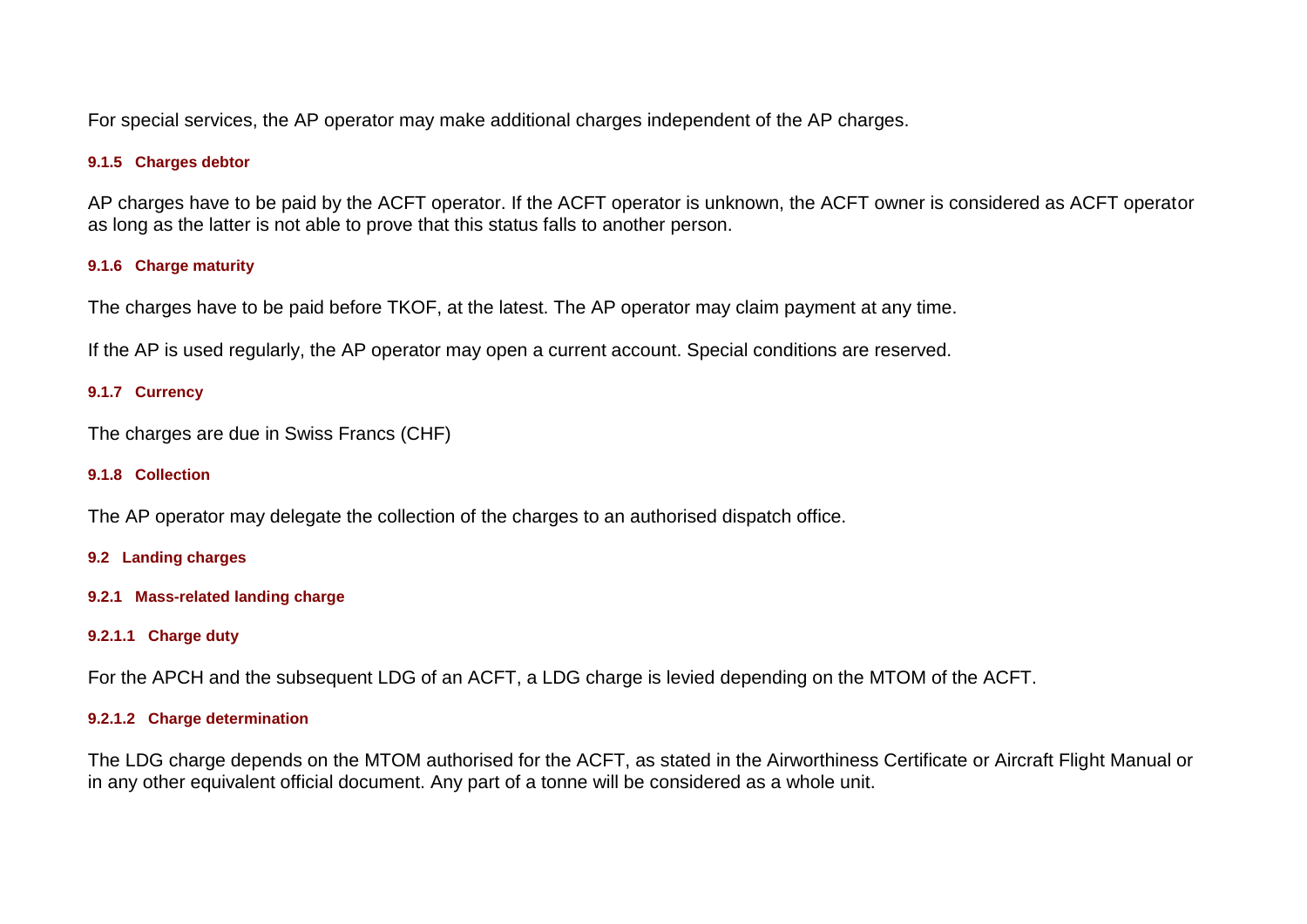# **9.2.1.3 Charge amounts**

| Maximum Take-Off Mass (MTOM) in kg |      | <b>Charge National traffic</b><br>CHF (excl. VAT) | <b>International Traffic 1</b><br>CHF (excl. VAT) |
|------------------------------------|------|---------------------------------------------------|---------------------------------------------------|
| $0 -$                              | 1000 | $17. - -$                                         | $34. - -$                                         |
| $1001 -$                           | 2000 | $32. - -$                                         | $64. - -$                                         |
| $2001 -$                           | 3000 | $42. - -$                                         | $84. - -$                                         |
| $3001 -$                           | 4000 | $54. - -$                                         | $108. - -$                                        |
| $4001 -$                           | 5000 | $213 -$                                           | $426 -$                                           |
| $5001 -$                           | 6000 | $258 -$                                           | $516. - $                                         |
| $6001 -$                           | 7000 | $324 -$                                           | $648. -$                                          |
| $7001 -$                           | 8000 | $369. -$                                          | 738.--                                            |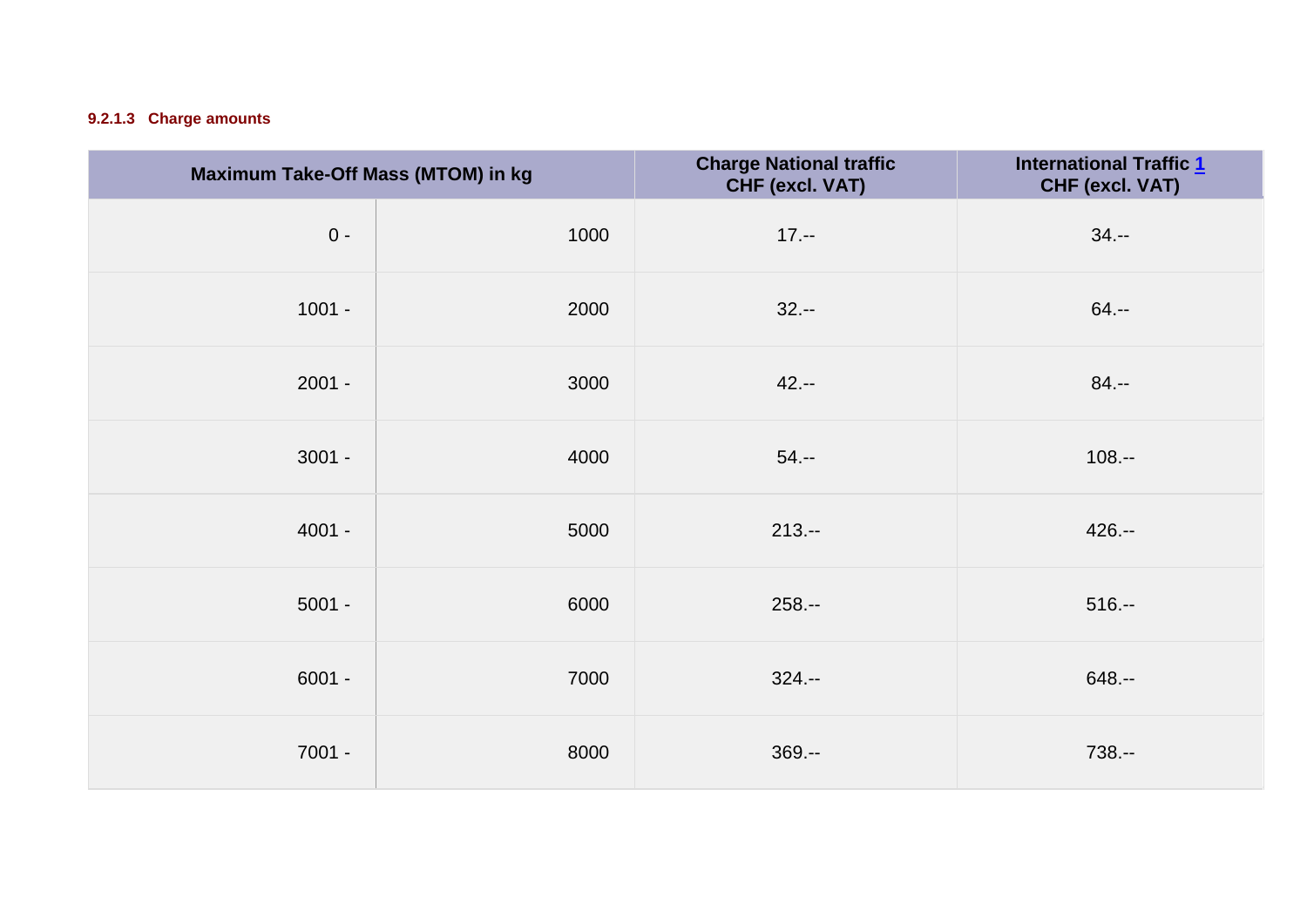| Maximum Take-Off Mass (MTOM) in kg |       | <b>Charge National traffic</b><br>CHF (excl. VAT) | <b>International Traffic 1</b><br>CHF (excl. VAT) |
|------------------------------------|-------|---------------------------------------------------|---------------------------------------------------|
| $8001 -$                           | 9000  | $417. - -$                                        | $834. -$                                          |
| $9001 -$                           | 10000 | $459. -$                                          | $918. - $                                         |
| $10001 -$                          | 11000 | $507. - -$                                        | $1014. - -$                                       |
| $11001 -$                          | 12000 | $552 -$                                           | $1104. - -$                                       |
| $12001 -$                          | 13000 | $594. - -$                                        | $1188. - -$                                       |
| 13001 -                            | 14000 | $642 -$                                           | $1284. - -$                                       |
| 14001 -                            | 15000 | 687.--                                            | $1374. - -$                                       |
| $15001 -$                          | 16000 | $735. - -$                                        | $1470 -$                                          |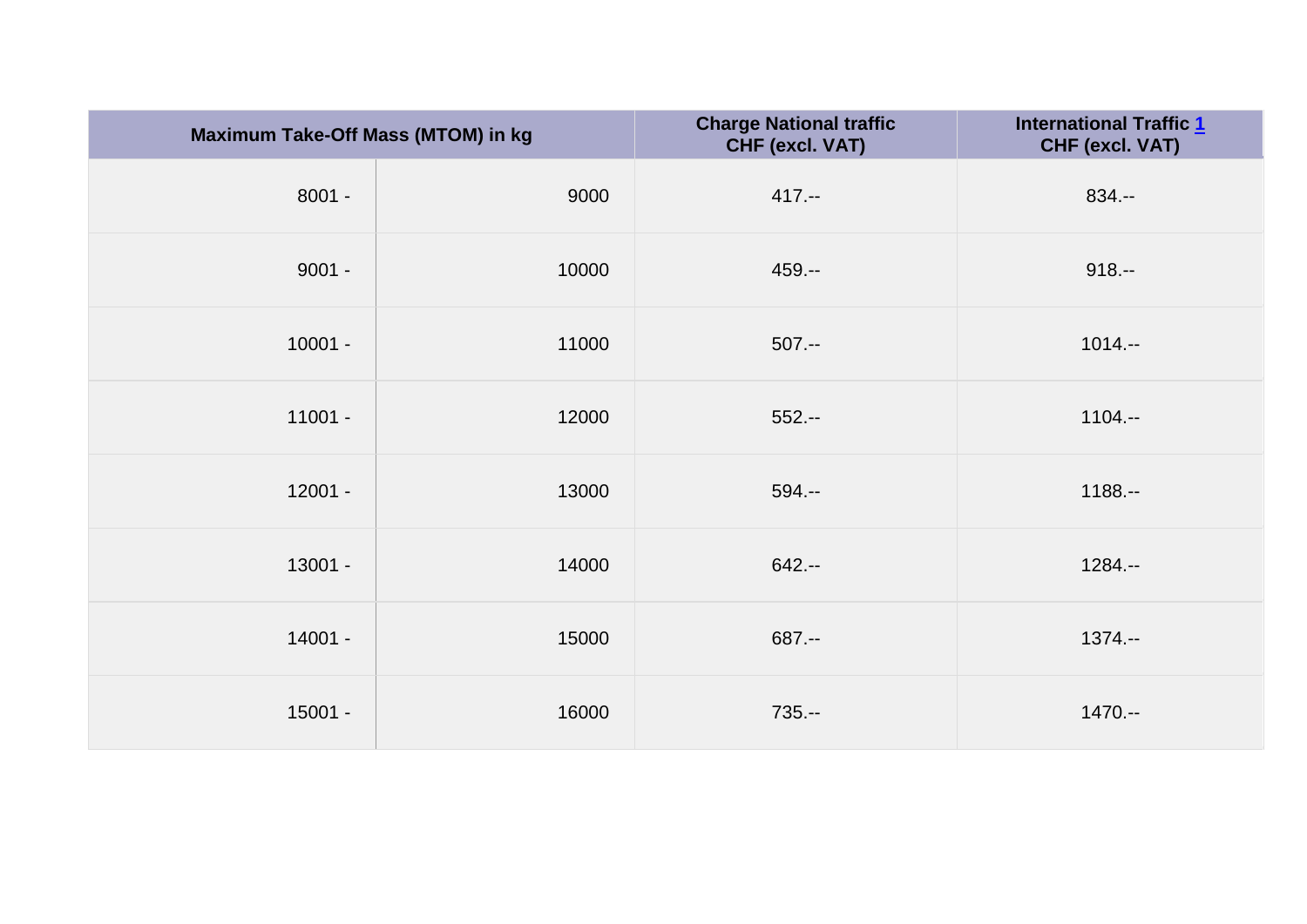| Maximum Take-Off Mass (MTOM) in kg |       | <b>Charge National traffic</b><br>CHF (excl. VAT) | <b>International Traffic 1</b><br>CHF (excl. VAT) |
|------------------------------------|-------|---------------------------------------------------|---------------------------------------------------|
| $16001 -$                          | 17000 | $777. - -$                                        | $1554. -$                                         |
| 17001 -                            | 18000 | $819. - $                                         | $1638. -$                                         |
| 18001 -                            | 19000 | $870--$                                           | $1740 -$                                          |
| 19001 -                            | 20000 | $915. - -$                                        | 1830 .--                                          |
| $20001 -$                          | 21000 | $960--$                                           | 1920 .--                                          |
| $21001 -$                          | 22000 | $1002 - -$                                        | $2004. - -$                                       |
| $22001 -$                          | 23000 | $1050. - -$                                       | $2100 -$                                          |
| 23001 -                            | 24000 | $1092 - -$                                        | $2184. -$                                         |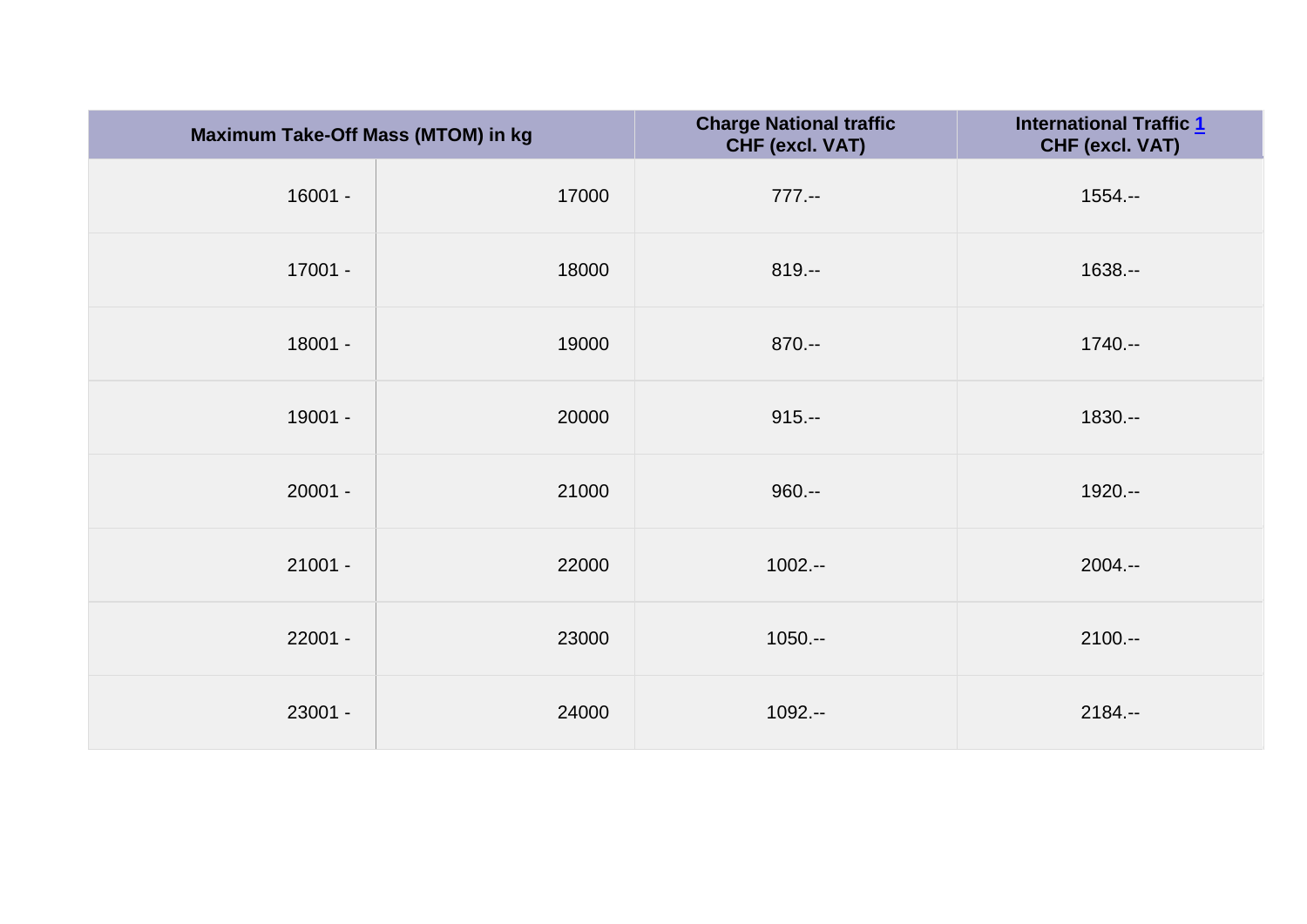| Maximum Take-Off Mass (MTOM) in kg |       | <b>Charge National traffic</b><br>CHF (excl. VAT) | <b>International Traffic 1</b><br>CHF (excl. VAT) |
|------------------------------------|-------|---------------------------------------------------|---------------------------------------------------|
| 24001 -                            | 25000 | $1140 -$                                          | $2280. - -$                                       |
| $25001 -$                          | 26000 | $1185 -$                                          | $2370 - -$                                        |
| 26001 -                            | 30000 | $1206. - -$                                       | $2412 -$                                          |
| $30001 -$                          | 31000 | $1245. - -$                                       | 2490 .--                                          |
| $31001 -$                          | 32000 | $1287. - -$                                       | $2574. - -$                                       |
| $32001 -$                          | 33000 | $1326. -$                                         | $2652 -$                                          |
| 33001 -                            | 34000 | $1365. - -$                                       | $2730 -$                                          |
| 34001 -                            | 35000 | $1404. - -$                                       | 2808 .--                                          |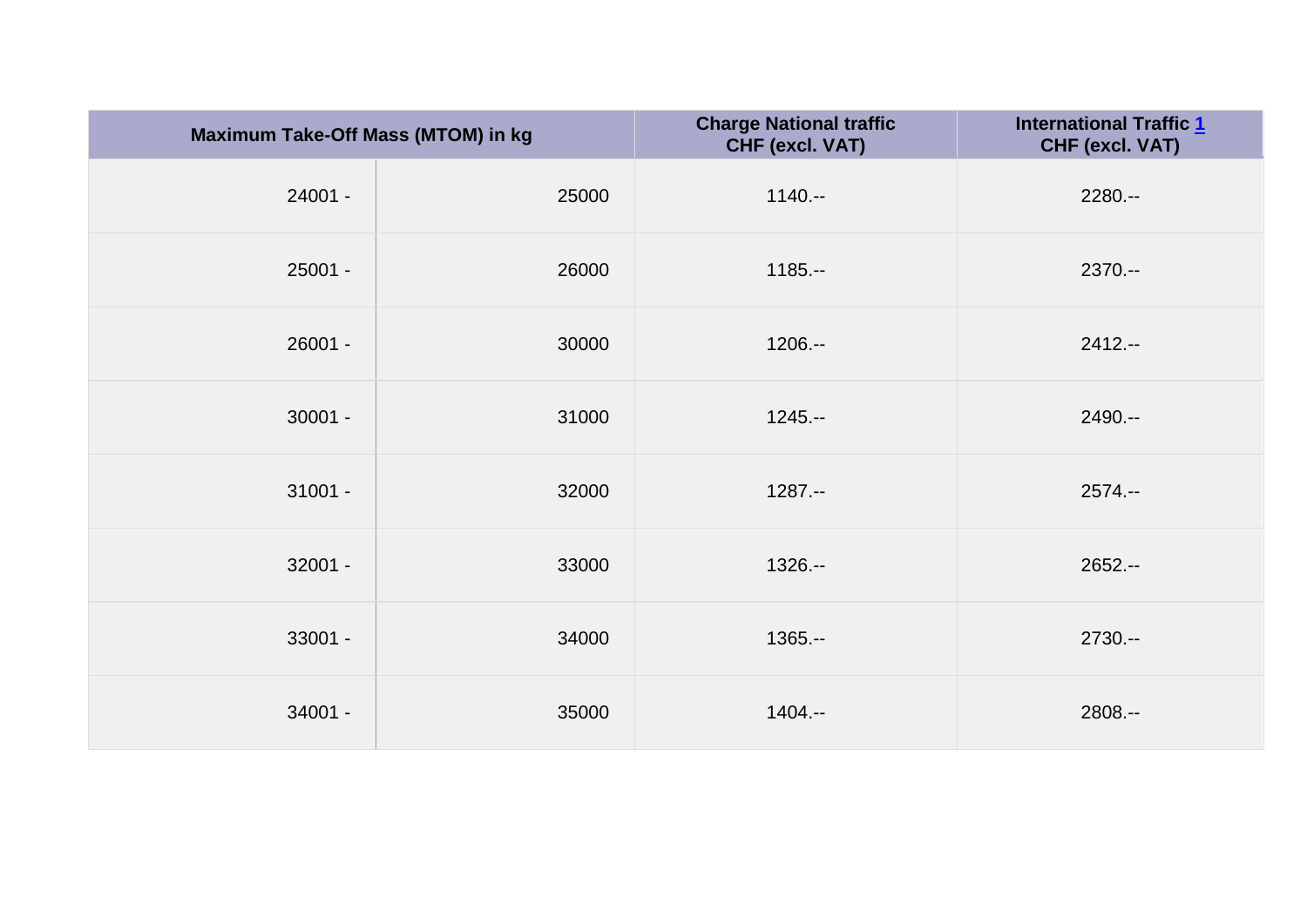| Maximum Take-Off Mass (MTOM) in kg |       | <b>Charge National traffic</b><br>CHF (excl. VAT) | <b>International Traffic 1</b><br>CHF (excl. VAT) |
|------------------------------------|-------|---------------------------------------------------|---------------------------------------------------|
| $35001 -$                          | 36000 | $1446. - -$                                       | 2892 .--                                          |
| 36001 -                            | 37000 | $1482 -$                                          | 2964 .--                                          |
| 37001 -                            | 38000 | $1524. - -$                                       | $3048. - -$                                       |
| 38001 -                            | 39000 | $1563. -$                                         | $3126 -$                                          |
| 39001 -                            | 40000 | $1605. - -$                                       | $3210 - -$                                        |
| $40001 -$                          | 41000 | $1641. - -$                                       | $3282 - -$                                        |
| 41001 -                            | 42000 | $1683. -$                                         | $3366. -$                                         |
| 42001 -                            | 43000 | $1722 - -$                                        | $3444. - -$                                       |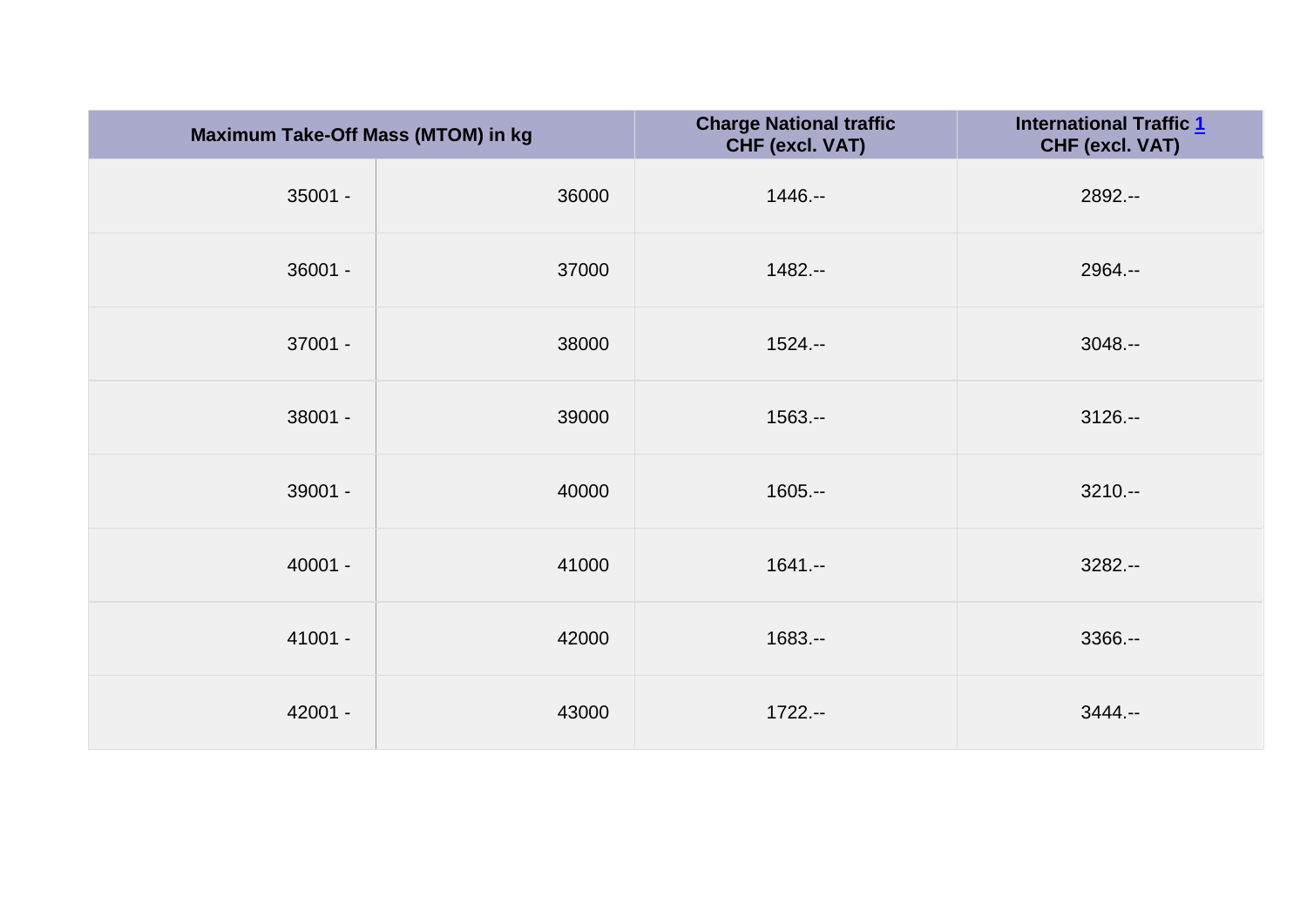| Maximum Take-Off Mass (MTOM) in kg |       | <b>Charge National traffic</b><br>CHF (excl. VAT) | <b>International Traffic 1</b><br>CHF (excl. VAT) |
|------------------------------------|-------|---------------------------------------------------|---------------------------------------------------|
| 43001 -                            | 44000 | $1761 -$                                          | $3522 - -$                                        |
| 44001 -                            | 45000 | $1800--$                                          | $3600--$                                          |
| 45001 -                            | 46000 | $1842 -$                                          | 3684 .--                                          |
| 46001 -                            | 47000 | $1881 - -$                                        | $3762--$                                          |
| 47001 -                            | 48000 | 1920 .--                                          | 3840 .--                                          |
| 48001 -                            | 49000 | 1959.--                                           | $3918. -$                                         |
| 49001 -                            | 50000 | 1983.--                                           | 3966.--                                           |
| $50001 -$                          | 51000 | $2025. - -$                                       | $4050. - -$                                       |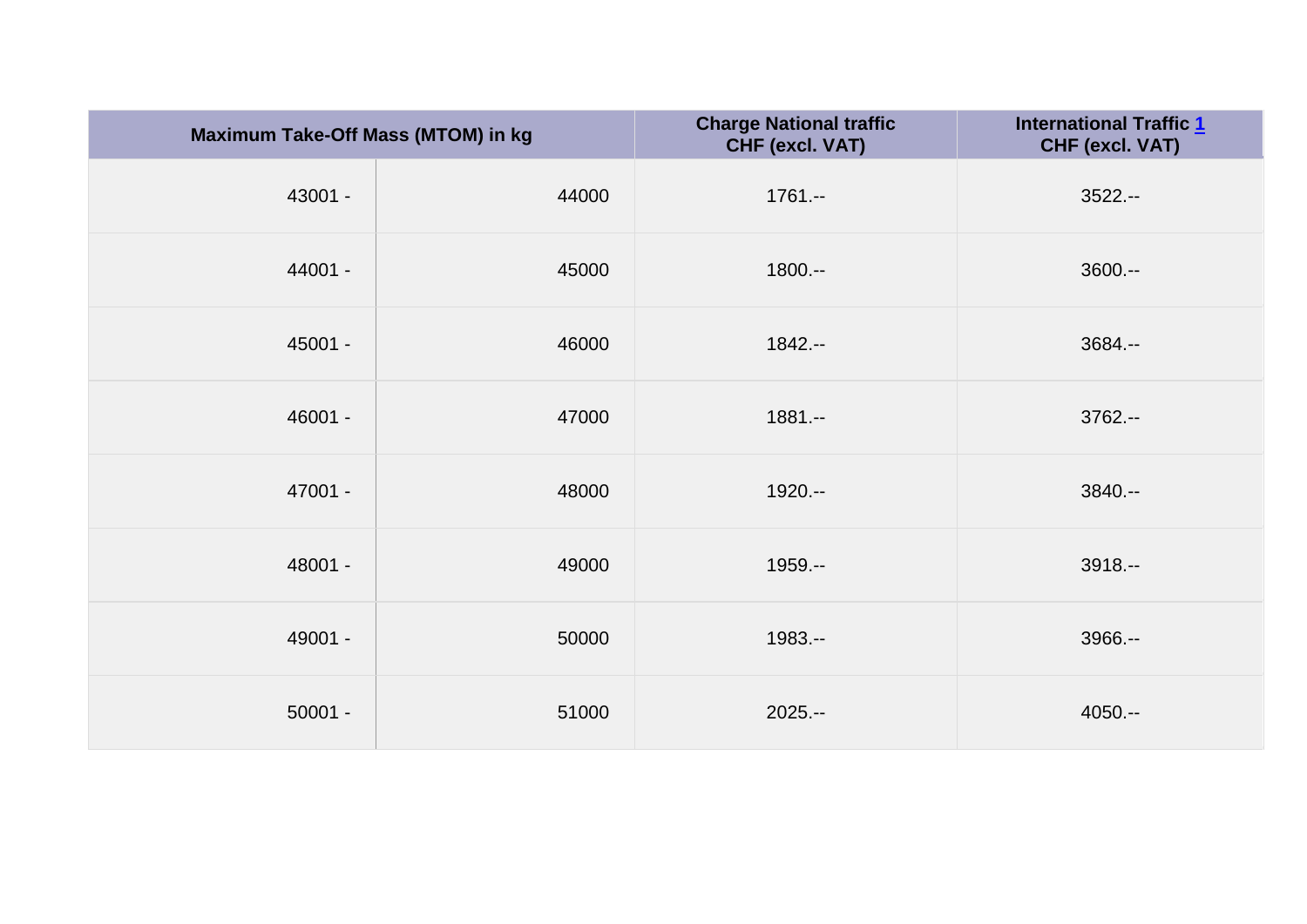| Maximum Take-Off Mass (MTOM) in kg |       | <b>Charge National traffic</b><br>CHF (excl. VAT) | <b>International Traffic 1</b><br>CHF (excl. VAT) |
|------------------------------------|-------|---------------------------------------------------|---------------------------------------------------|
| $51001 -$                          | 52000 | $2070 - -$                                        | $4140 -$                                          |
| $52001 -$                          | 53000 | $2115. -$                                         | $4230 -$                                          |
| $53001 -$                          | 54000 | $2160 -$                                          | $4320 -$                                          |
| $54001 -$                          | 55000 | 2202 .--                                          | 4404.--                                           |
| $55001 -$                          | 56000 | $2250. - -$                                       | 4500 .--                                          |
| $56001 -$                          | 57000 | 2298 .--                                          | 4596.--                                           |
| $57001 -$                          | 58000 | 2346.--                                           | 4692 .--                                          |
| 58001 -                            | 59000 | $2391 -$                                          | 4782 .--                                          |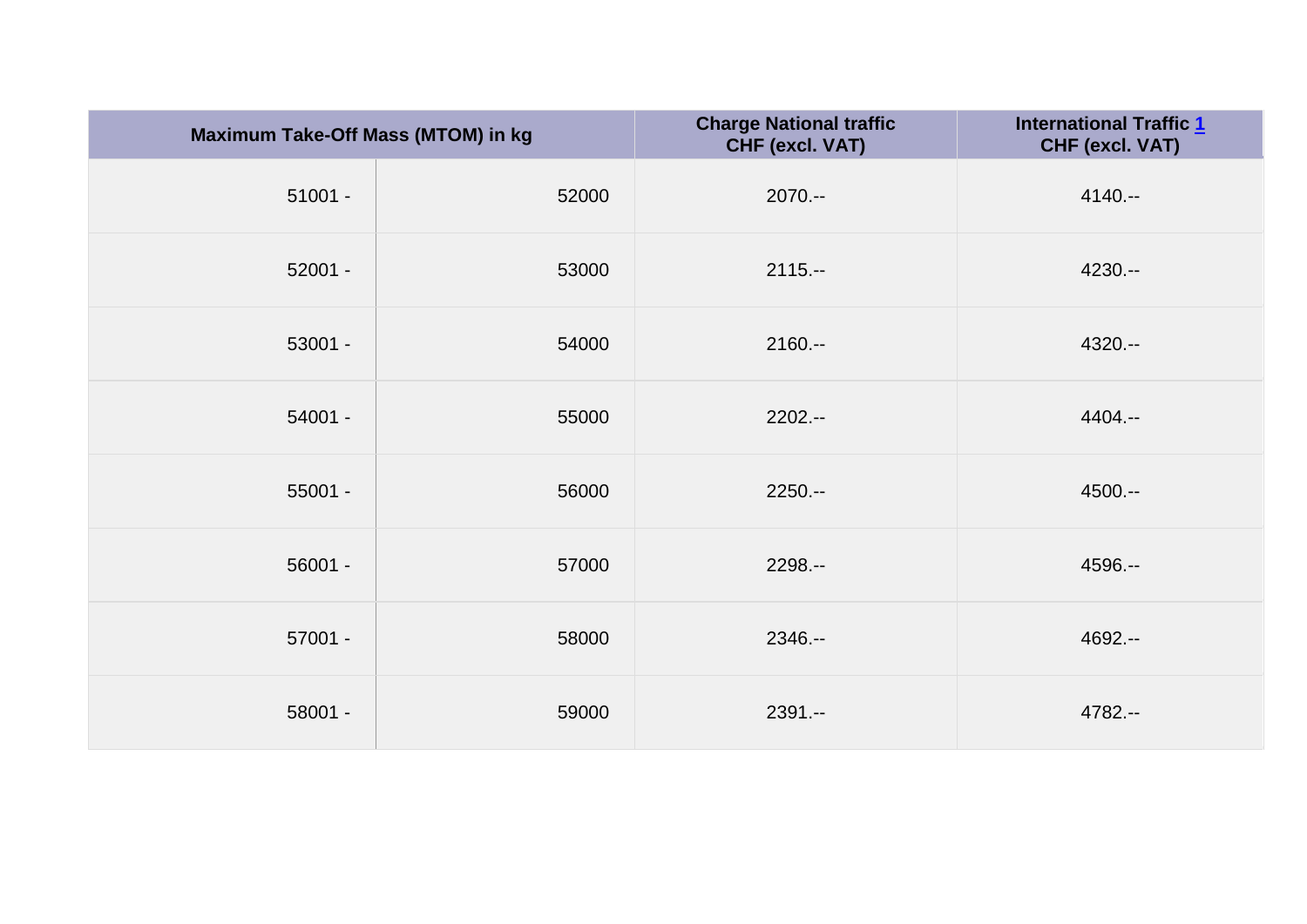| Maximum Take-Off Mass (MTOM) in kg                    |       | <b>Charge National traffic</b><br>CHF (excl. VAT) | <b>International Traffic 1</b><br>CHF (excl. VAT) |
|-------------------------------------------------------|-------|---------------------------------------------------|---------------------------------------------------|
| $59001 -$                                             | 60000 | $2439. -$                                         | 4878.--                                           |
| $60001 -$                                             | 61000 | $2487 -$                                          | 4974.--                                           |
| $61001 -$                                             | 62000 | $2535 -$                                          | $5070 -$                                          |
| $62001 -$                                             | 63000 | $2583. -$                                         | $5166 -$                                          |
| 63001 -                                               | 64000 | 2628 .--                                          | $5256. -$                                         |
| 64001 -                                               | 65000 | $2676. - -$                                       | $5352 -$                                          |
| $65001 -$                                             | 66000 | $2724. - -$                                       | $5448. -$                                         |
| 1. Comprising all landings customs-cleared in Samedan |       |                                                   |                                                   |

# **9.2.1.4 Special cases**

A lower charge may be applied for the FLTs mentioned below: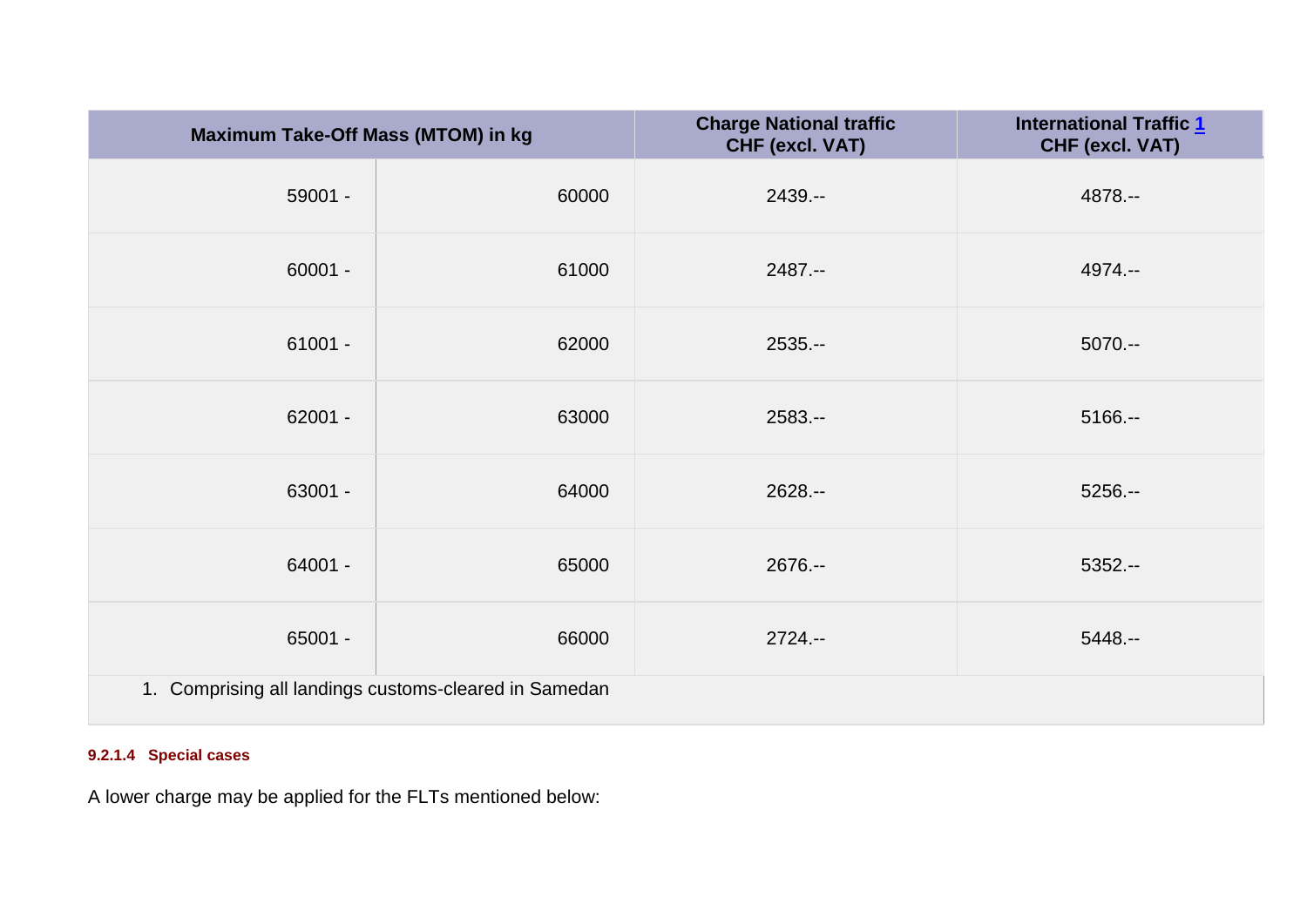- technical check FLTs:
- training and check FLTs carried out under the surveillance of a FLT instructor or an inspector;
- Special agreements for home-based operators.

### **9.2.2 Noise-related landing charge**

### **9.2.2.1 Charge duty**

For the APCH and the subsequent LDG of each ACFT, a LDG charge is levied that is related to the noise class of the ACFT.

### **9.2.2.2 Aircraft up to 5700 kg MTOM**

#### **9.2.2.2.1 Noise class determination**

FOCA is responsible for the ACFT classification and its update. The classification of ACFT registered in Switzerland is published in the Swiss register or in a separate list. The classification of ACFT registered abroad is established in conformity with the corresponding ACFT type classification REF: GEN 4.1 - [Appendix B](https://www.skybriefing.com/portal/delegate/eAIP/eAIP/2019-06-20/html/eAIP/LS-GEN-4.1-en-CH.html#GEN41-APPENDIX-B) (Noise classification for propeller-driven ACFT without special sound-proofing).

#### **9.2.2.2.2 Noise classification**

The noise level limits in accordance with ICAO Annex 16 and the noise level measured and corrected for the ACFT PER factor or the corresponding ACFT type, are used to derive the noise classification for ACFT:

| <b>Noise class</b> | <b>Difference</b>                           |
|--------------------|---------------------------------------------|
| A                  | Noise level HYR than the limit value;       |
| B                  | 0 to 1.9 dB, but less than the limit value; |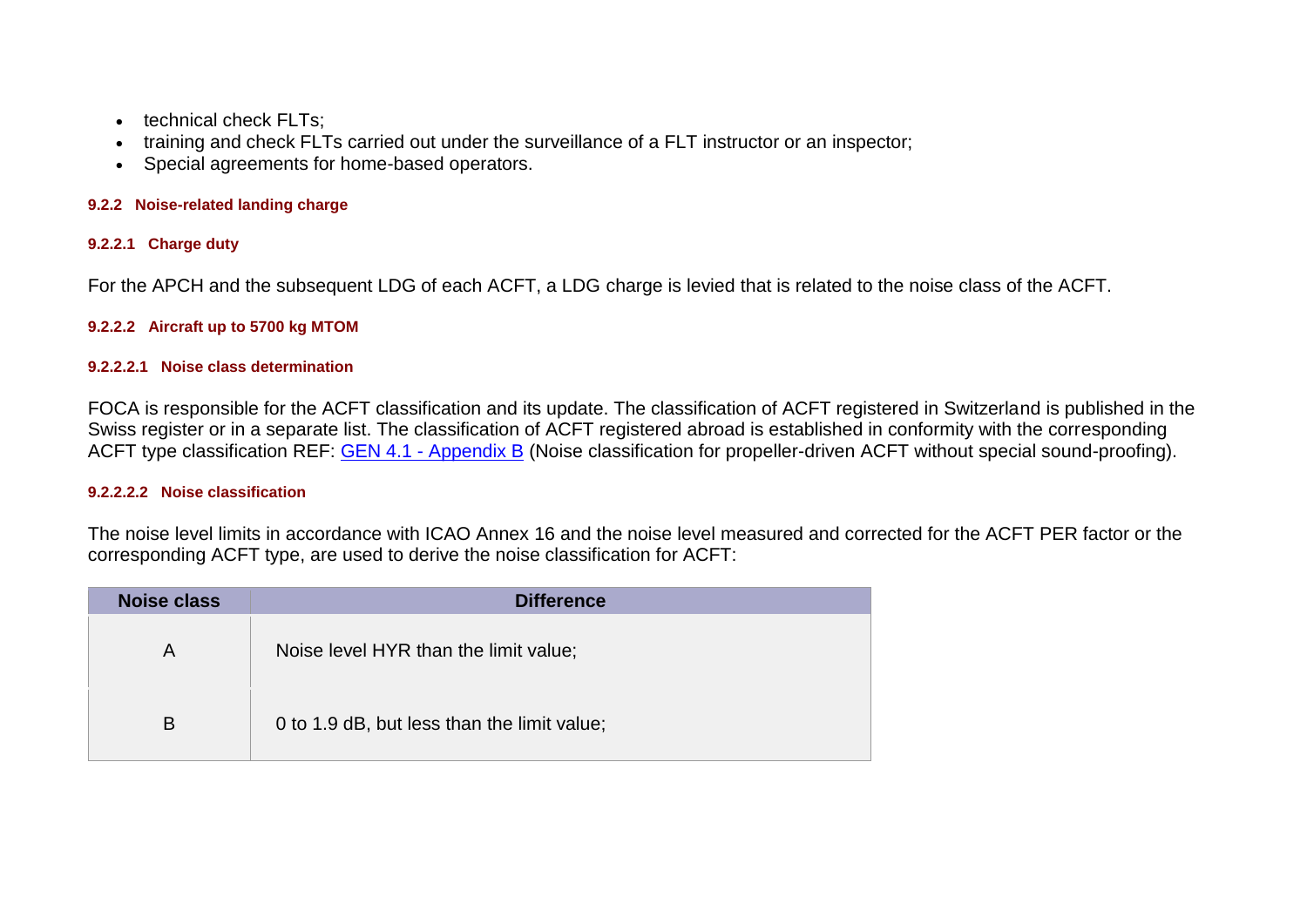| Noise class | <b>Difference</b>                            |
|-------------|----------------------------------------------|
| C.          | 2 to 4.9 dB, but less than the limit value;  |
|             | 5 dB and HYR, but less than the limit value. |

# **9.2.2.2.3 Charge amount**

The noise charge depends on the assignment of the ACFT to one of the classes A - D. It amounts to:

| <b>Noise class</b> | Noise charge CHF (excl. VAT) |                                     |
|--------------------|------------------------------|-------------------------------------|
| $\overline{A}$     | $35. - -$                    | per tonne MTOM or fraction thereof; |
| B                  | $20 -$                       | per tonne MTOM or fraction thereof; |
| $\mathsf{C}$       | $10. - -$                    | per tonne MTOM or fraction thereof; |
| D                  | no noise charge              |                                     |

### **9.2.2.2.4 New or noise-modified aircraft**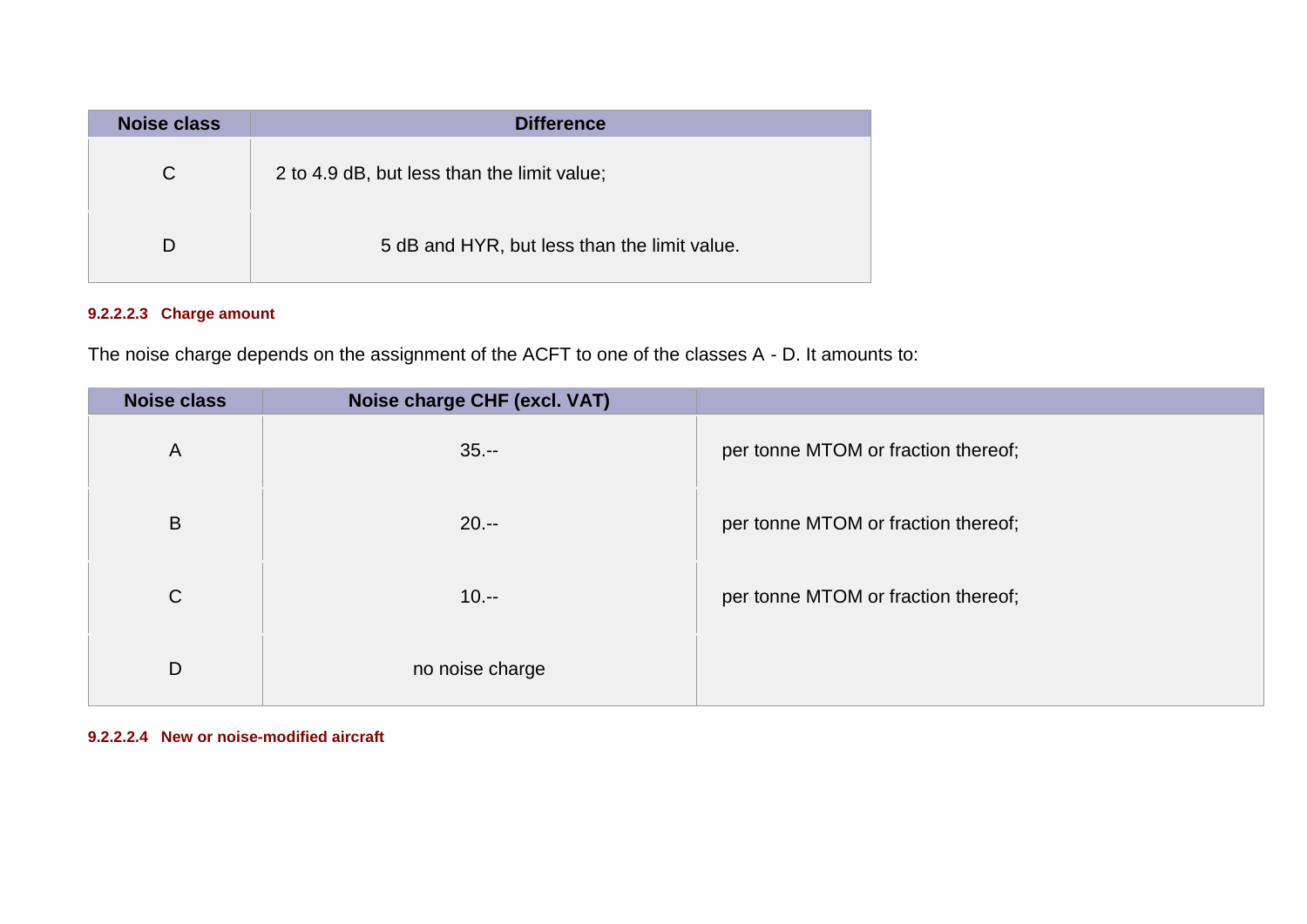The operator is allowed to propose a more advantageous classification for his ACFT within 60 days of the implementation of the charge being made. If the evidence necessary for a new classification is presented within the required time, the excess charges will be reimbursed.

#### **9.2.2.3 Aircraft with jet engines**

#### **9.2.2.3.1 Noise class determination**

Jet ACFT are classified according to the TKOF noise as measured by the ACFT noise-measuring equipment at Zurich AP. For the classification, the difference between the energetic mean value of the noise level of an ACFT type and the energetic mean value of the noise level measured for all ACFT types is used.

#### **9.2.2.3.2 Noise classification**

The assignment of each ACFT to the existing noise class is listed in **GEN 4.1 - [Appendix A](https://www.skybriefing.com/portal/delegate/eAIP/eAIP/2019-06-20/html/eAIP/LS-GEN-4.1-en-CH.html#GEN41-APPENDIX-A)** (Noise classification for jet aircraft).

#### **9.2.2.3.3 Charge amount**

| <b>Noise class</b>                    | <b>Charge in CHF (excl. VAT)</b> |
|---------------------------------------|----------------------------------|
|                                       | $5000 -$                         |
| $\begin{array}{c} \hline \end{array}$ | $3000 -$                         |
| III                                   | $2000--$                         |
| IV                                    | $500 -$                          |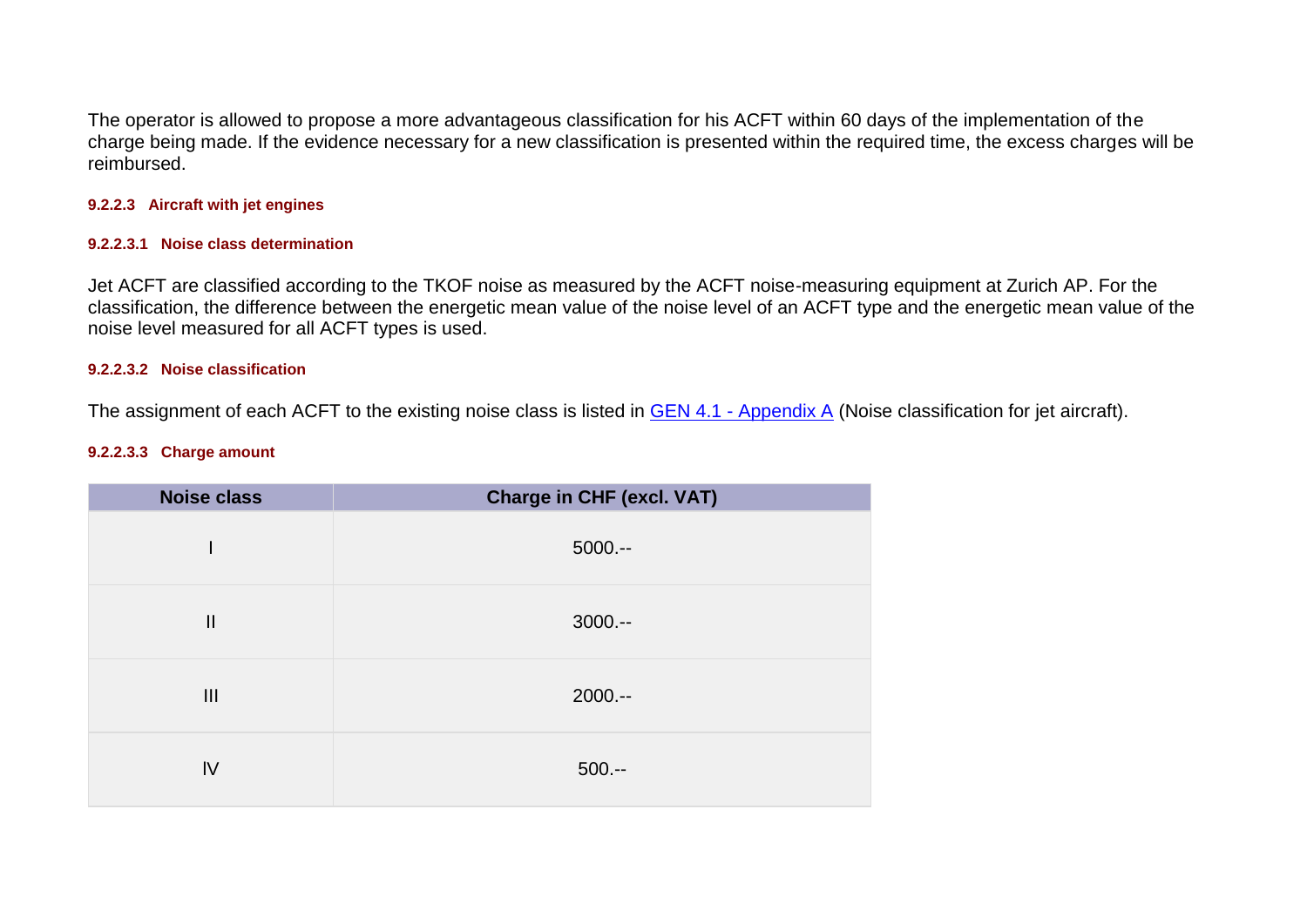| <b>Noise class</b> | <b>Charge in CHF (excl. VAT)</b> |  |  |
|--------------------|----------------------------------|--|--|
|                    | exempt of charge                 |  |  |

#### **9.2.2.4 New or noise-modified aircraft**

New or noise-modified (hush-kit) ACFT will only be classified after official noise data have been established. Until such time, no noiserelated LDG charge will be levied.

#### **9.3 Passenger charge**

# **9.3.1 Charge duty**

For each passenger departing on an ACFT, a charge is levied with the exception of the exemptions in § 9.3.2.

## **9.3.2 Passengers exempt of charge**

The following are exempt from the charge duty:

- transit passengers;
- infants up to the age of two;
- seriously ill persons;
- passengers in private traffic of ACFT operators domiciled in the Upper Engadin.

### **9.3.3 Charge amount**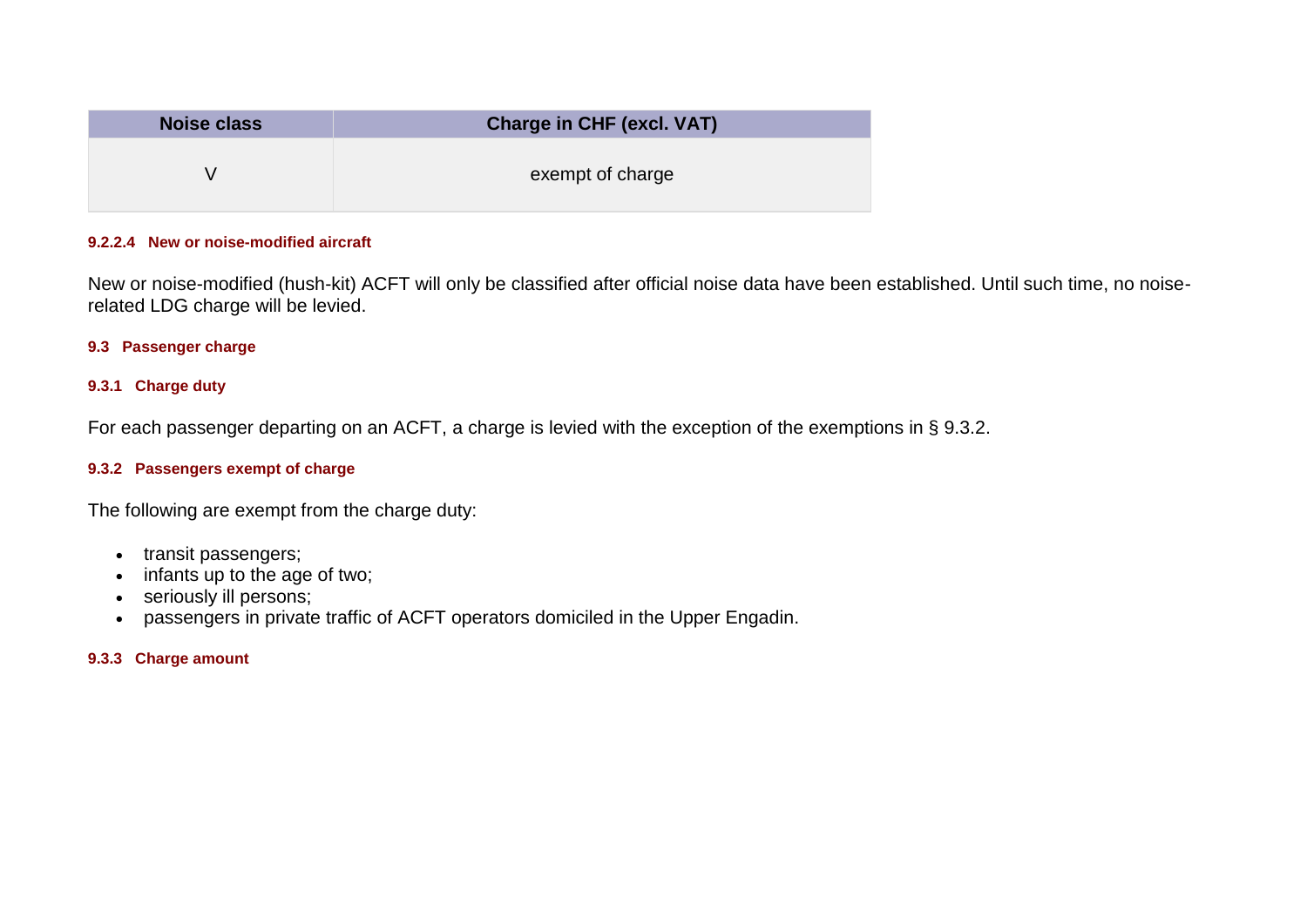| <b>Category of flight passenger</b>                        | Charge in CHF (excl.<br>VAT) |
|------------------------------------------------------------|------------------------------|
| Flight passenger of private air trafficFlight passenger of | $10. - -$                    |
| commercial air traffic                                     | $10. - -$                    |

### **9.4 Snow-Fee**

## **9.4.1 Charge duty**

From 01 NOV to 30 APR a snow-fee is levied for all ACFT LDG at Engadin AP.

## **9.4.2 Charge amount**

Percentage of LDG fees 0000 - 66'000 kg 40%

### **9.5 Fire & Rescue**

## **9.5.1 Charge duty**

For all ACFT from Category 3 and higher a fire and rescue charge is levied.

#### **9.5.2 Charge amount**

Category 3 300.-- Category 4 600.-- Category 5 950.-- Category 6 1'800.--

#### **9.6 AFIS-Fee**

**9.6.1 Charge duty**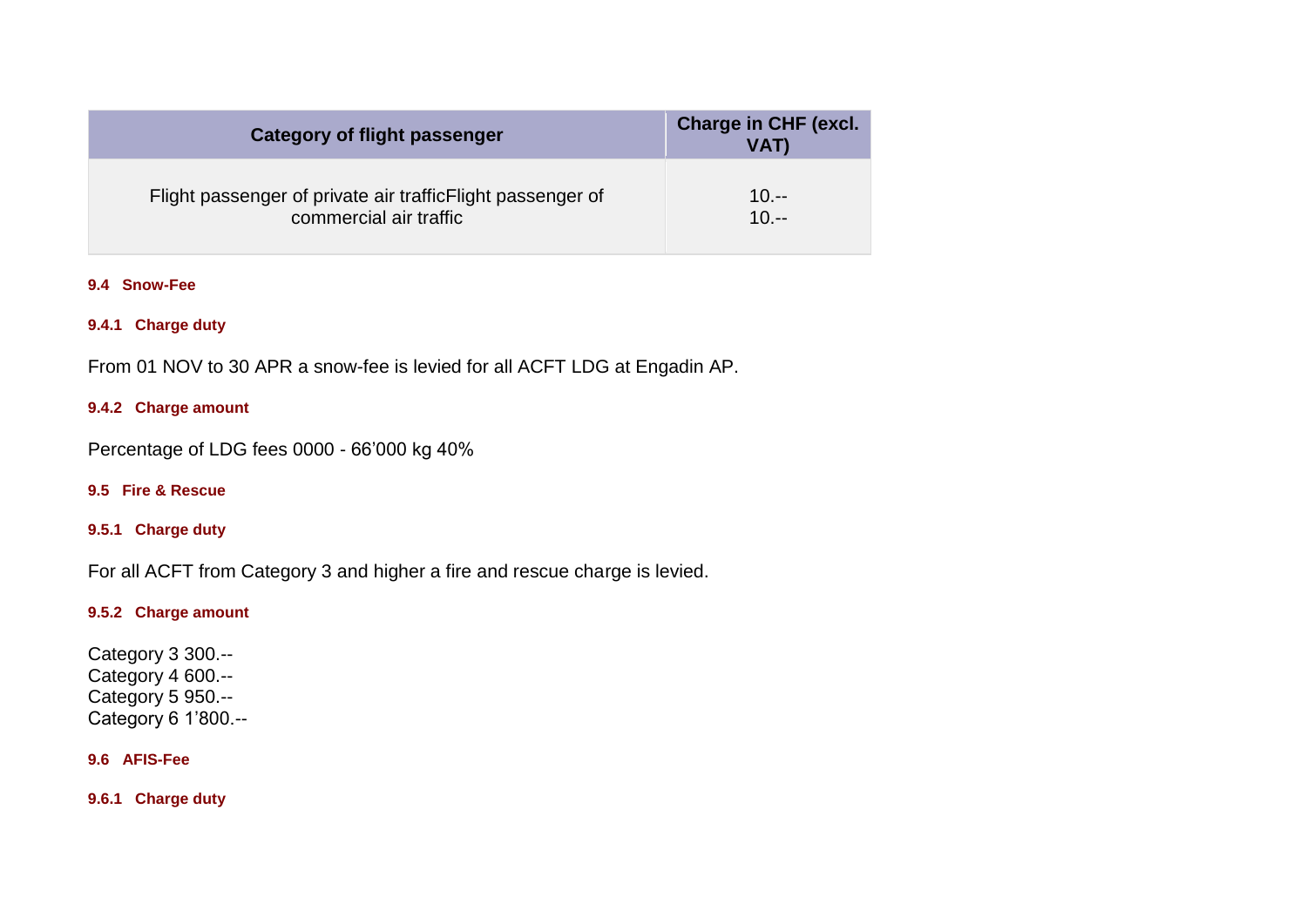For all ACFT, an AFIS-fee is levied.

#### **9.6.2 Charge amount**

Percentage of LDG fees 0000 - 66'000 kg 60%

### **9.7 Parking charge**

### **9.7.1 Charge duty**

For the parking of an ACFT in the OPN, a charge is levied for the period exceeding the free parking period. Parking of an ACFT is only AVBL O/R. The Standard Ground Handling Agreement must be signed and returned to Engadin AP prior to an overnight stop in LSZS (Engadin AP). See attachment on http://www.engadin-airport.ch.

### **9.7.2 Charge calculation**

The charges are computed on the basis of the MTOM and the parking time.

#### **9.7.2.1 Charge-free parking time**

For the parking of an ACFT in the OPN, a charge is levied after a free parking period of two HR. Parking of an ACFT is only AVBL O/R.

#### **9.7.2.2 Charge amount**

| <b>Class</b> | <b>Maximum Take-Off Mass</b><br>(MTOM) in kg |      | <b>Charge per day in CHF</b><br>(excl. VAT) |
|--------------|----------------------------------------------|------|---------------------------------------------|
|              | $\Omega$ -                                   | 3000 | $80. - -$                                   |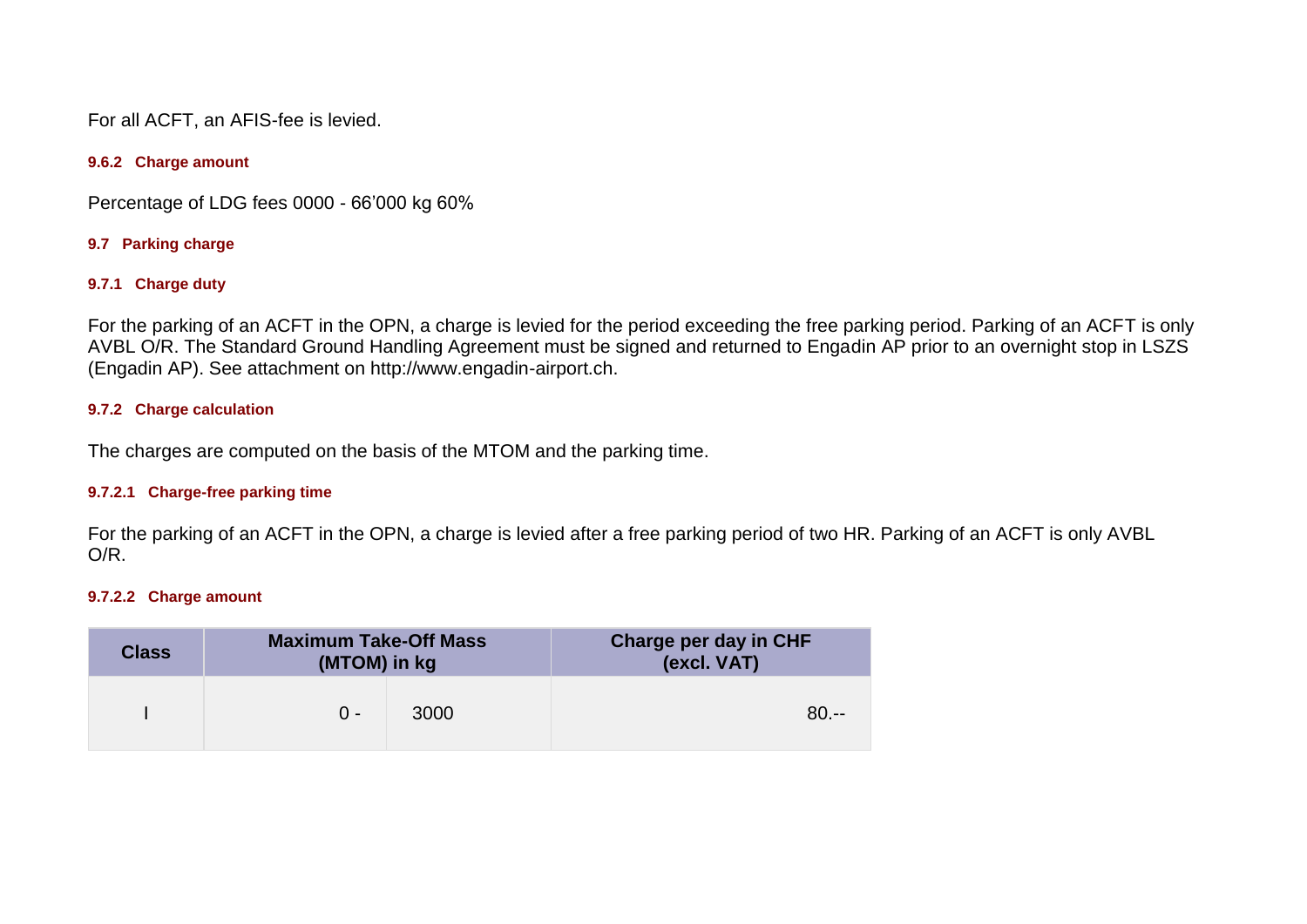| <b>Class</b>  | <b>Maximum Take-Off Mass</b><br>(MTOM) in kg |       | Charge per day in CHF<br>(excl. VAT) |
|---------------|----------------------------------------------|-------|--------------------------------------|
| $\mathbf{II}$ | $3001 -$                                     | 5000  | $210 -$                              |
| III           | $5001 -$                                     | 7000  | $380 -$                              |
| IV            | $7001 -$                                     | 13000 | $540 -$                              |
| $\vee$        | 13001 -                                      | 25000 | $1060. - -$                          |
| VI            | $25001 -$                                    | 35000 | $1450. - -$                          |
| VII           | $35001 -$                                    | 66000 | $2870. - -$                          |

# **9.8 Charge for the sale of fuel and lubricants**

# **9.8.1 Charge duty**

For the sale of fuel and lubricants for ACFT, a charge is levied.

# **9.8.2 Charge amount**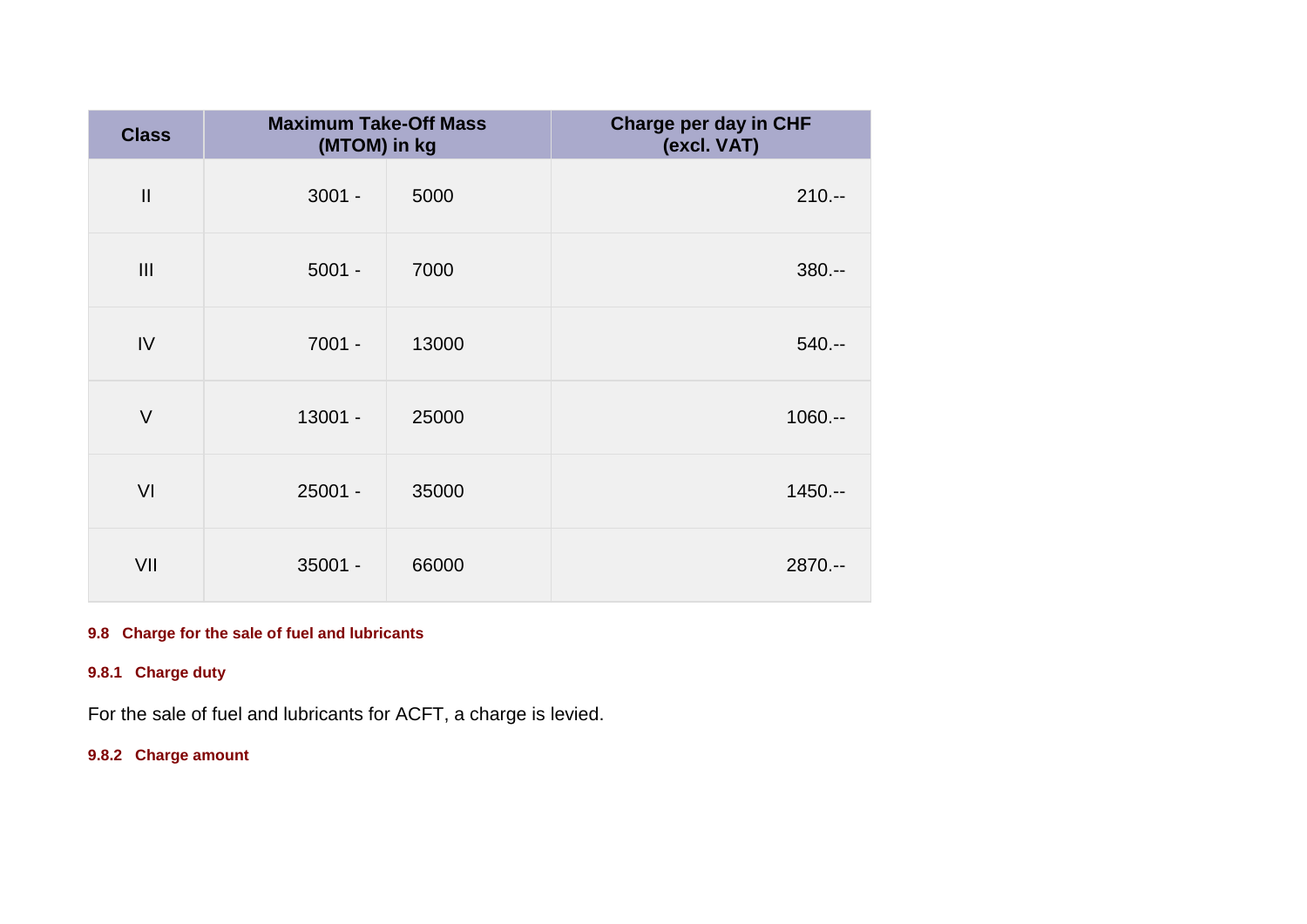| <b>Fuel and lubricants</b> | Charge per litre in CHF (excl. VAT) |
|----------------------------|-------------------------------------|
| Aviation gasoline 100LL    | 0.04                                |
| Jet fuel A1                | 0.04                                |
| Other fuels                | 0.04                                |
| Lubricant                  | 0.12                                |

### **9.9 Ground service charge**

# **9.9.1 Charge duty**

For the utilisation of the AP ground services, a charge is levied, as published on http://www.engadin-airport.ch.

## **9.10 Flights and aircraft exempt of charge**

## **9.10.1 Principle**

For the mass- and noise-related LDG charges, and passenger and parking charges, the following exemptions apply.

# **9.10.2 Exemptions according to § 9.7.1**

No charges are to be paid:

• for ACFT that are owned by the Swiss Confederation;